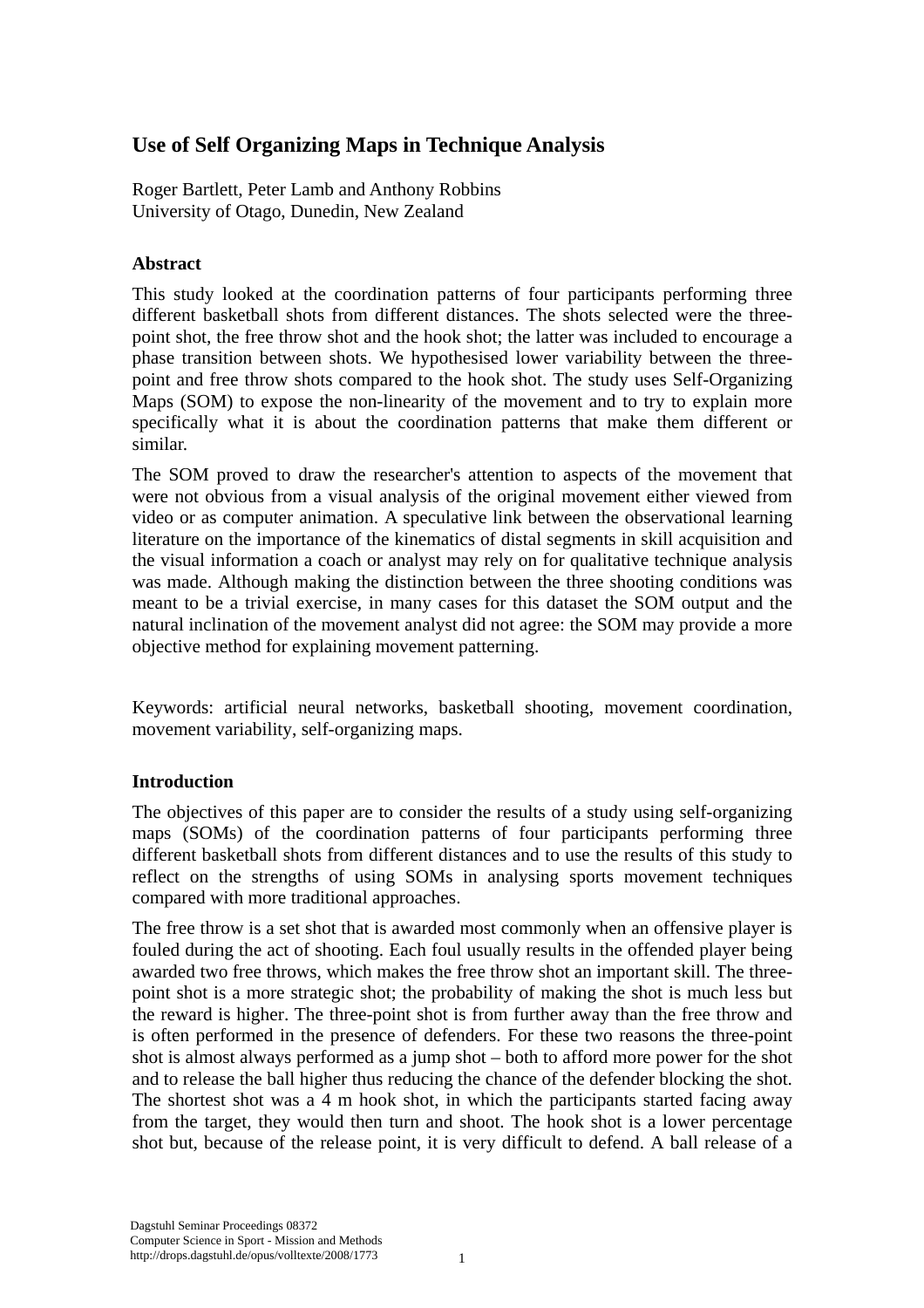good hook shot is situated so the shooter's body is between the ball and the defender thus protecting the ball from being blocked.

### **Methods**

The input data for the SOM were time series (normalised to 101 data points) for sagittal plane joint angles from 10 free throws, hook shots and three-point shots of four experienced players. The SOM was trained on the dataset using files in the *SOM toolbox for MATLAB*. The network was initialised using the principal components technique in the 'lininit.m' function file in the toolbox. The initialisation resulted in a 42 by 13 node lattice for the output map. The 'data block' was passed to the 'som\_make.m' function file with five rough training phases and 30 fine-tuning phases set as training parameters for the batch training algorithm. In the rough training phase the initial neighbourhood radius was set to six and the final radius to 1.5. The fine-tuning phase began with a neighbourhood radius of 1.5 and decayed to 1. Neighbourhood sizes were selected by default based on characteristics of the data. The quantisation error was 0.277 and the topographical error 0.031.

### **Results**

# *Qualitative Analysis*

We chose to use the U-matrix (Figure 1.a) to visualise the output of the SOM. The nodes at the bottom of this figure represent the preparation phase of the shot, to the position indicated in Figure 1.b. Region B represents the action – or extension – phase of the movement, from the end of the preparation phase until the release phase. The release phase (Figure 1.c), lasting until the right wrist reached its maximum height, is region C on the U-matrix.



Figure 1. a) U-matrix and movement phases: A Preparation, B Extension (Action), C Release; D Unique movements; b) End of preparation phase; c) Release.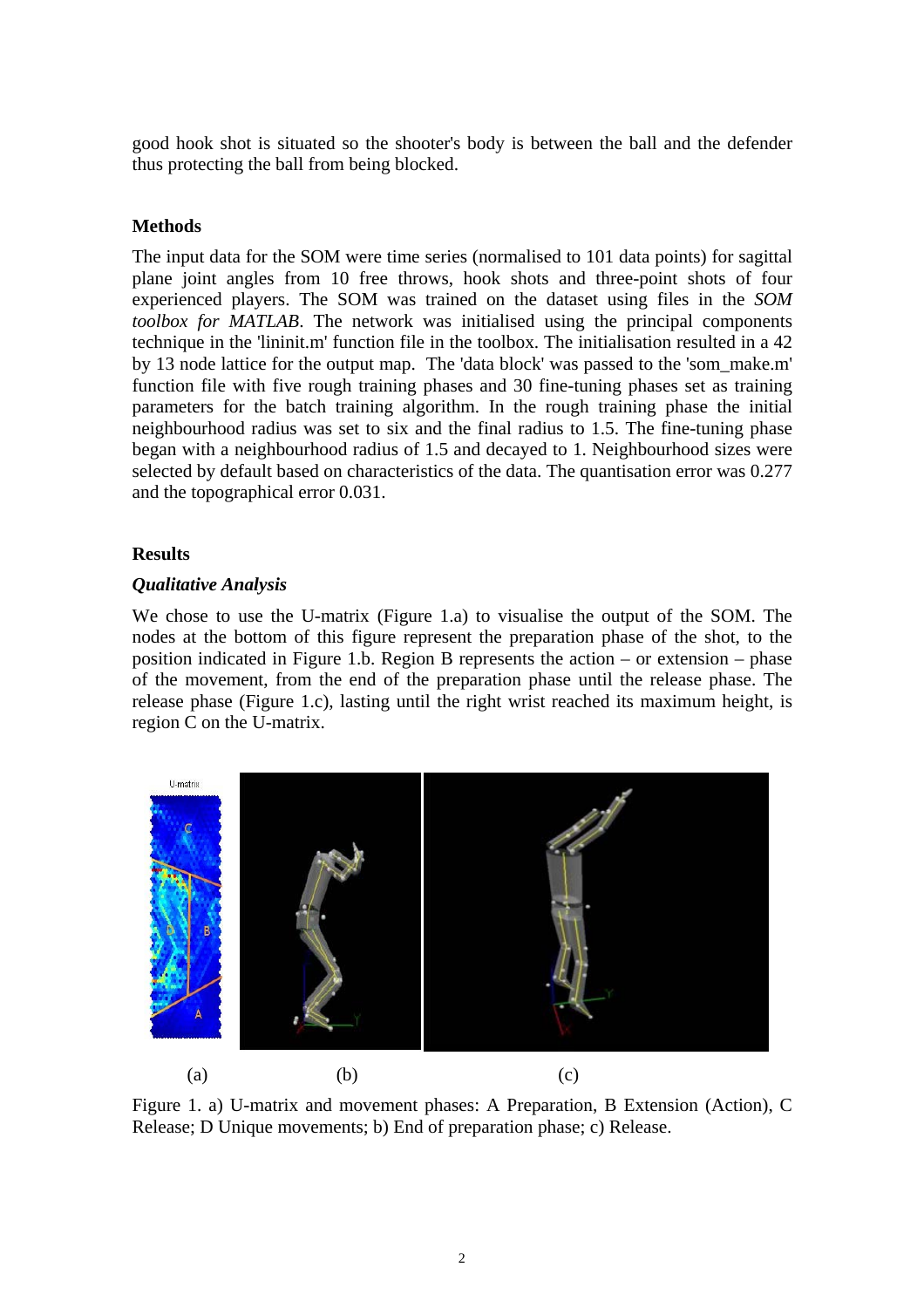Typical trials passed from region A through B to C. If the movement was coordinated differently, the nodes in region D were activated; this region seemed to be reserved for unique movement patterns. Bright colours on the U-matrix denote larger difference between the weights of neighbouring output nodes. In effect, the brighter coloured areas can be conceived as 'higher weight walls' separating output nodes.

Our analysis has consisted of: qualitative analysis of the network output as a U-matrix; quantitative analysis of best matching unit similarity, expressed as Euclidean distances between trajectories, between shots and players. These have been supported, where relevant, by viewing computer animations of the shots.

The orange trajectory visualisations on the U-matrix (Figure 2 a,c,e) give a representation of the order of the best matching units with respect to time – basically from bottom to top. However, the trajectory can potentially be misleading as it gives the impression that the best matching units move fluidly through the U-matrix. Visualising trials with just the best matching units highlighted in white on black shows the discontinuity on the U-matrix for this dataset. On these 'node-hit' diagrams (Figure 2 b,d,f), the best matching units are coloured white and their size increases as the frequency of hits increases. For these units to stand out the rest of the U-matrix is blacked out.

The trajectories for the three-point shot and free throw are visually similar in Regions A and C of the U-matrix, suggesting that the coordination patterns in the preparation and release phases were similar. The trajectories differ in the middle area of the map, in Region B, the extension phase, in which the three-point shot moves closer to the right edge of the map (Figure 2.a) than the trajectories for the free throw (Figure 2.c). The trajectory for the hook shot (Figures 2 e,f) is qualitatively different from the other two shots for Player 1. The main visual difference in best matching unit trajectories was seen as the trajectory moves diagonally up and across the U-matrix in Region C.



Figure 2. Qualitative trajectory analysis, Player 1. a) Three-point shot, U-matrix; b) Three-point shot, node hit diagram; c) Free throw, U-matrix; d) Free throw, node hit diagram; e) Hook shot, U-matrix; f) Hook shot, node hit diagram; g) U-matrix with movement phases.

For Player 2 (Figure 3), the preparation phase for the three-point shot and the free throw are almost identical, occupying many of the same nodes and clustering similarly. During the release phase, the three-point shot moves diagonally up and to the left from the right edge of the map in Region C (Figures 3 a,b), similarly to the three-point shot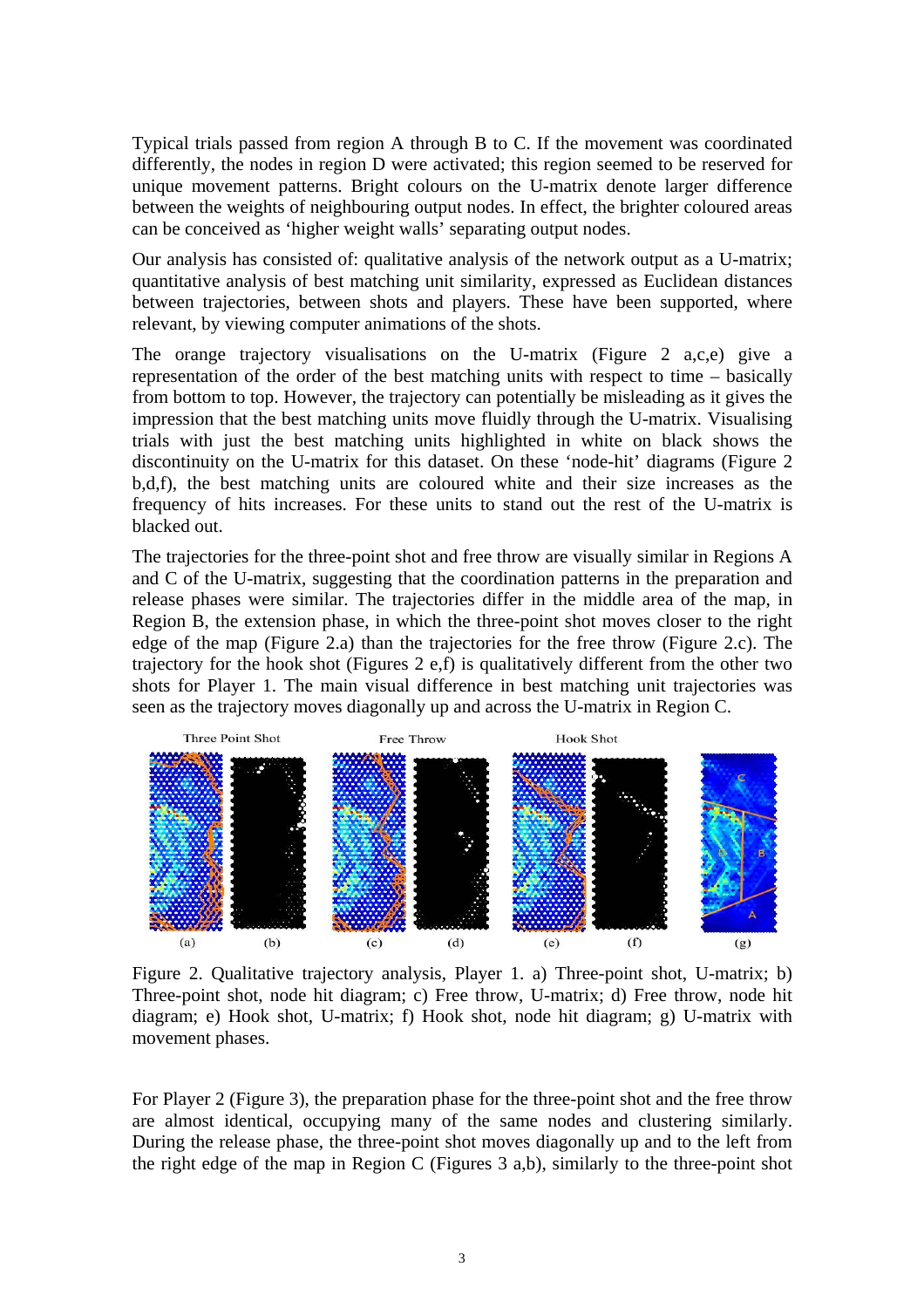and free throw of Player 1. The diagonal movement on the U-matrix of the free throw is not as long or as consistent as the three-point shot (compare Figure 3.a with Figure 3.c). The hook shot (Figure 3 e,f) is, again, qualitatively different from the other two shots. Unlike all other shooting conditions for all other players, the best matching unit trajectory for the hook shot for Player 2 does not always progress upwards on the Umatrix. For many trials the best matching units start in Region D and then move down into Region A. The node hit diagram in Figure 3.f shows the best matching units for most of the movement are within two brightly coloured borders in Region D of the Umatrix. This is different from any other shots in the dataset.



Figure 3. Qualitative trajectory analysis, Player 2. a) Three-point shot, U-matrix; b) Three-point shot, node hit diagram; c) Free throw, U-matrix; d) Free throw, node hit diagram; e) Hook shot, U-matrix; f) Hook shot, node hit diagram; g) U-matrix with movement phases.

The best matching unit trajectories for Player 3 are similar for the three-point shot and the free throw (Figures 4 a,c). The node hit diagrams show a large discontinuity as the movement transitions from preparation to release (see Figure 4 b,d). The trajectory jumps from Region A to a series of about three different nodes in Region D before jumping into Region C for the release phase of the shot. The jump into Region D is different from any of the other shots in the dataset. The hook shot is visually much different from the three-point shot and the free throw; it stays within Region D, without jumping across any borders, and along a very consistent trajectory of nodes (Figure 4 e).

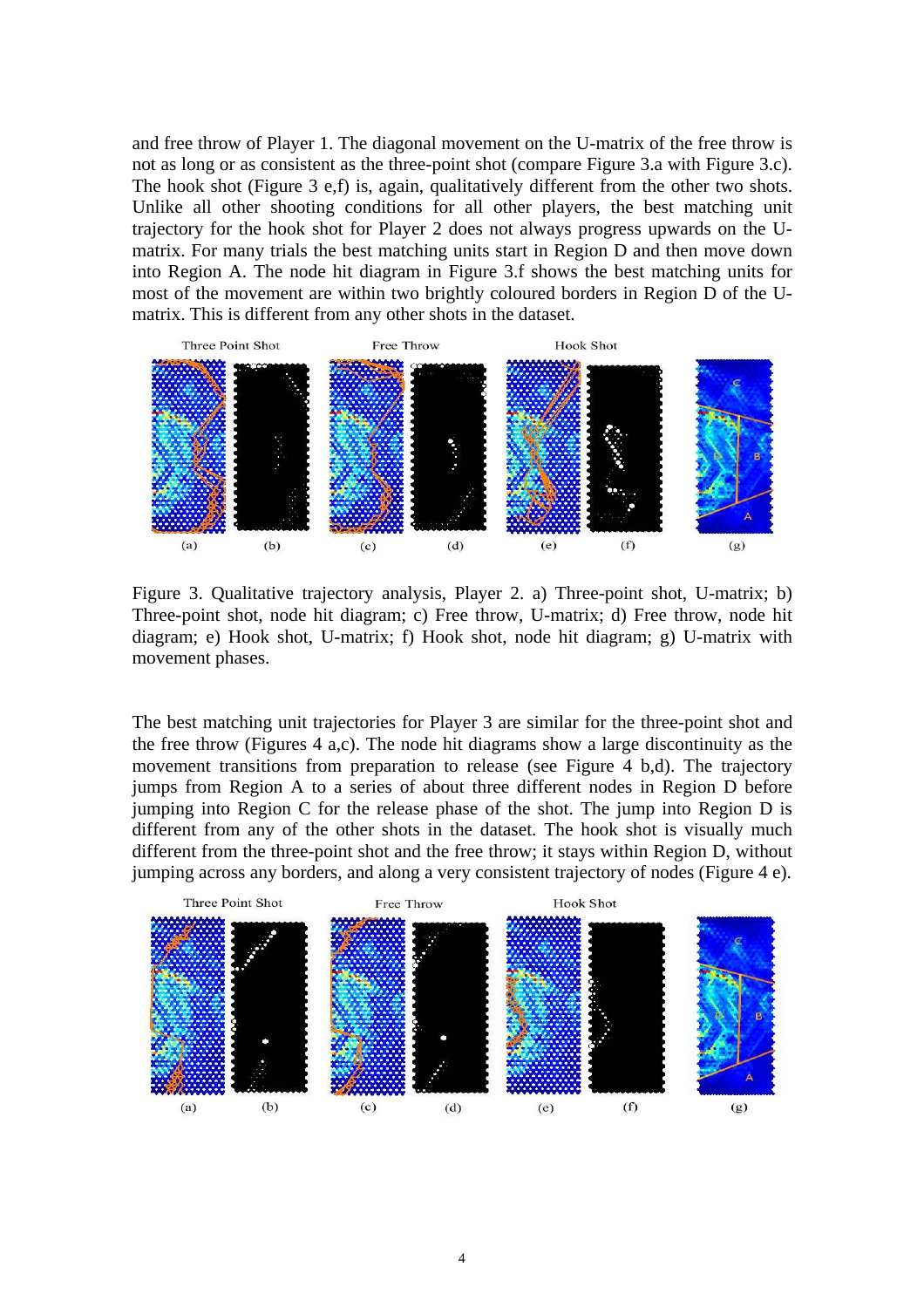Figure 4. Qualitative trajectory analysis, Player 3. a) Three-point shot, U-matrix; b) Three-point shot, node hit diagram; c) Free throw, U-matrix; d) Free throw, node hit diagram; e) Hook shot, U-matrix; f) Hook shot, node hit diagram; g) U-matrix with movement phases.

For Player 4, the trajectories for the preparation phase of each shot are different. The three-point (Figure 5 a,b) and hook shot (Figure 5 e,f) best matching units were in Region A, as expected, whereas the free throw (Figure 5 c,d) began in Region D. In Region B, the three-point shot and hook shot trajectories travel to the left of the brightly coloured border near the right edge of the U-matrix whereas the free throw travels to the right of the border. The hook shot was by far the most variable in regions A and B. The release, shown in Region C, of the three-point shot and the free throw are quite similar, as shown in Figure 5 a,c. The release of all three shots of Player 4 resemble the release of Player 1. The trajectories for the three-point shot and the free throw move above the brightly coloured border in the middle of Region C, while the trajectory for the hook shot moves below the bright border.



Figure 5. Qualitative trajectory analysis, Player 4. a) Three-point shot, U-matrix; b) Three-point shot, node hit diagram; c) Free throw, U-matrix; d) Free throw, node hit diagram; e) Hook shot, U-matrix; f) Hook shot, node hit diagram; g) U-matrix with movement phases.

#### *Quantitative Analysis*

Assessing the variability within each shooting condition for each player (Figure 6) reveals the obvious outlier to be Player 2's hook shot. The hook shot trials of Player 2 showed a much higher Euclidean distance between them than the other shot types for Player 2 and all shot types for the other three players. This finding is also supported by the individual trial trajectories in the previous sub-section.

We had hypothesised that because the coordination pattern for the three-point shot is formed based on the set shot used for the free throw, then for each player the three-point shot and the free throw would be more similar to each other than either would be to the hook shot. This hypothesis appears true for Player 2 and Player 3 but not for the other two players (Figure 7). The three-point shot and the hook shot were more similar than the three-point shot and the free throw for Player 1 and Player 4, although only marginally for Player 4.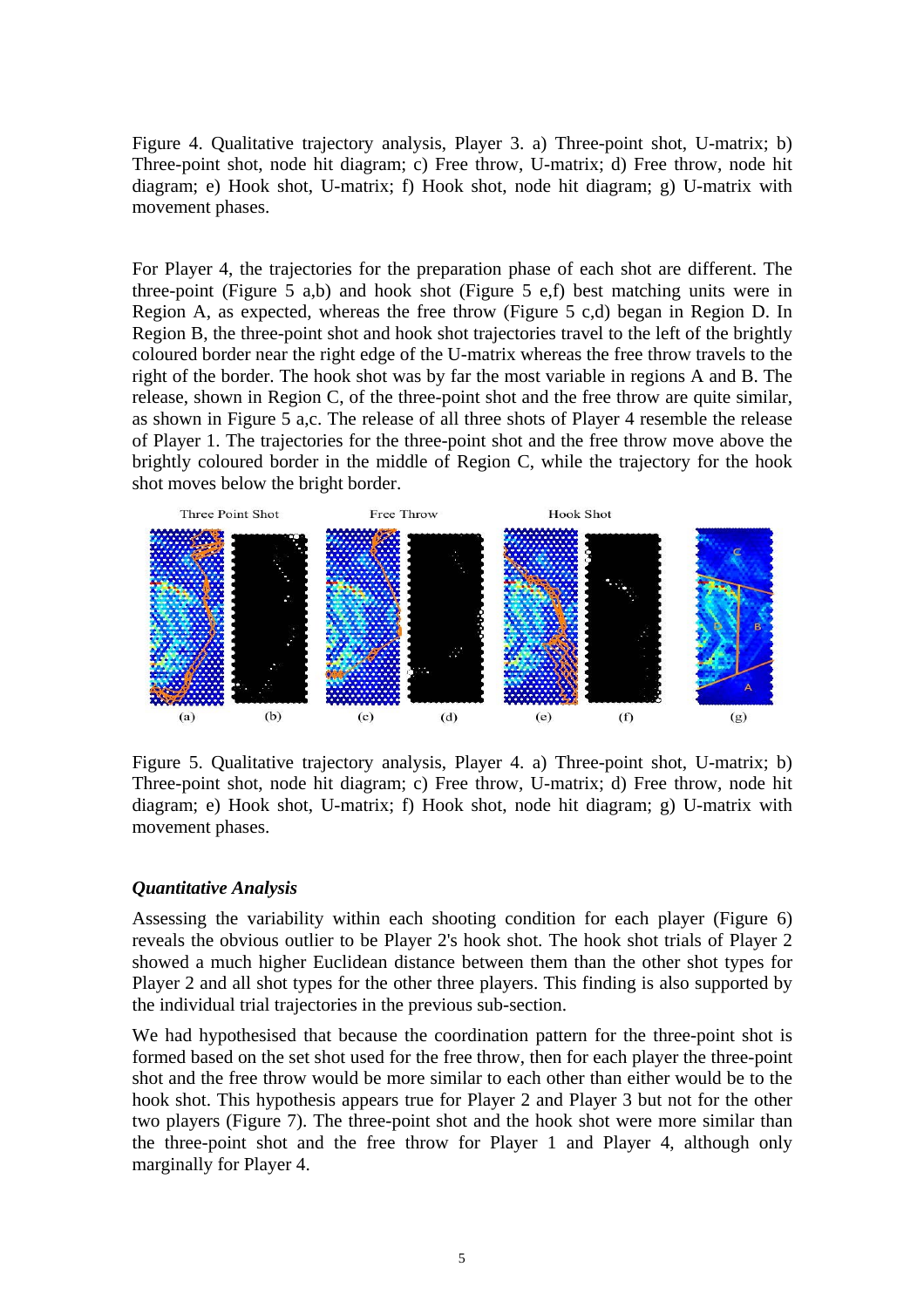

Figure 6. Quantitative analysis of within-player trajectory variability



Figure 7. Quantitative analysis of trajectory variability between shooting conditions

Overall, the three-point shot was most similar across all players (Figure 8). The three most dissimilar three-point shot comparisons however, were all comparisons with Player 3, whose three-point shot was unique in passing through Region D. The hook shot bars are immediately noticeable as the largest except for the comparison between Players 1 and 4. This is due to the unique hook shots of Players 2 and 3.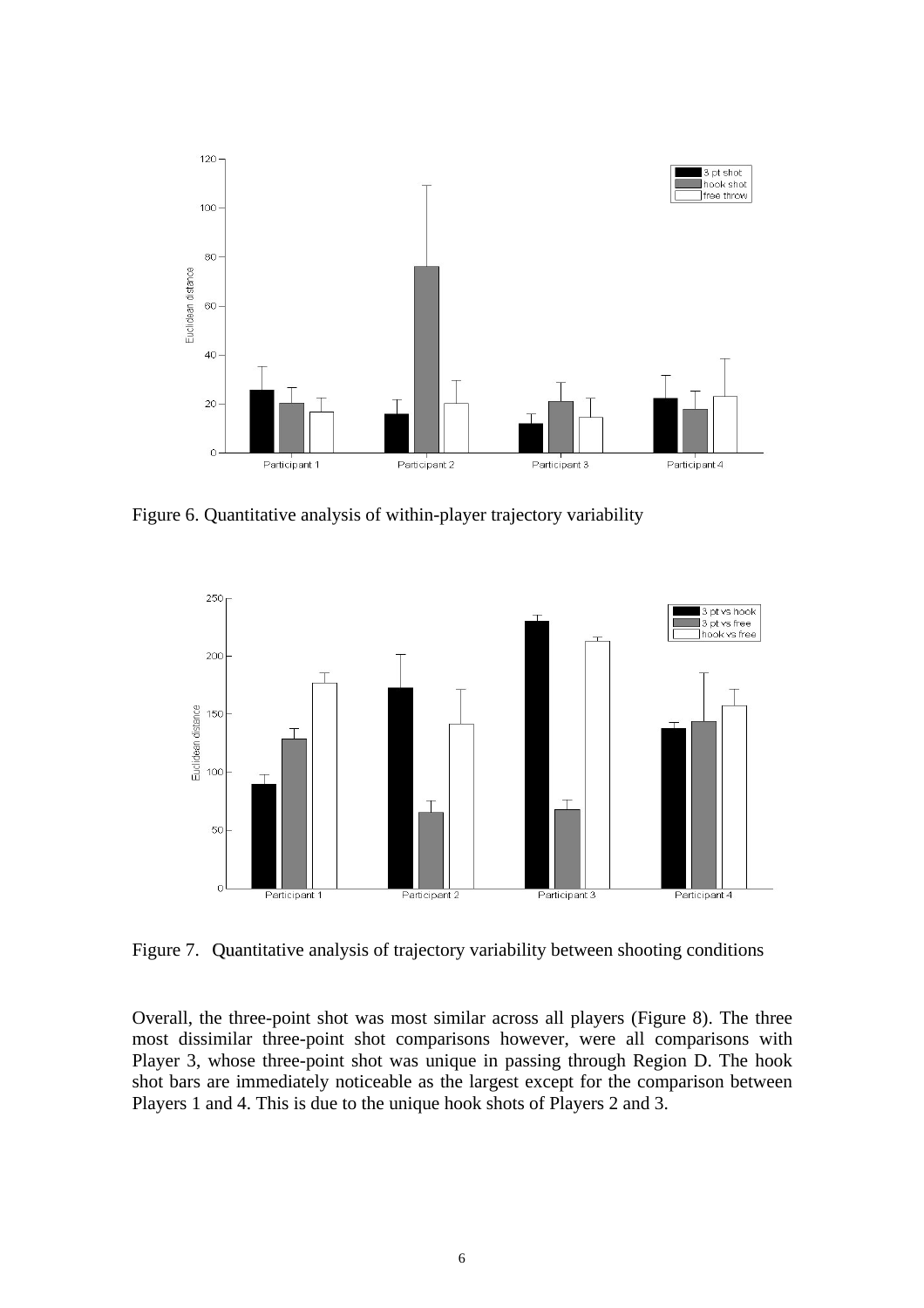

Figure 8. Quantitative analysis of trajectory variability between players

# **Discussion**

# *The Jump Hook*

Qualitatively, Player 1 supported the hypothesis that the three-point shot (Figure 2.a) and the free throw (Figure 2.b) would be most similar only for the preparation and release phases. Although all time frames of the movement were weighted equally, the SOM quantitatively classified the data for the three-point shot and hook shot in the extension phase to be a larger contributor to overall similarity, partly because of a slight delay at mid-flight between lower and upper body extension in these shots. Overall, the quantitative analysis of trajectory variability between shooting conditions showed the lowest variability for the three-point versus the hook shot; during the late extension phase and the beginning of the release of the shot, the three-point shot showed more similarity with the hook shot than with the free throw. This is shown in Figure 7 (participant 1). The free throw and three-point shot showed the next shortest Euclidean distance and the free throw and hook shot the largest.

For the three-point (Figure 5.a) and hook (Figure 5.e) shots, many similar nodes were activated in the extension phase (region B, Figure 5.g) for Player 4, adding further evidence to the idea that the kinematics involved in the jump in these two shots contribute to the data for each of these shooting conditions being more similar to each other than to the free throw, which does not involve a jump. The release phase of the three-point shot (Figure 5.a) and free throw (Figure 5.c) showed more similarity on the U-matrix. This was expected since the three-point shot and the free throw are twohanded shots, whereas the hook shot is a one-handed shot. Viewing the computer animation, the noticeable difference between the three-point shot and the free throw for Player 4 was the in-phase extension of the upper and lower body, while for the free throw the knees and hips reached maximum extension while the upper arms continued to flex and the elbows and ankles continued to extend. The upper arms then stopped,